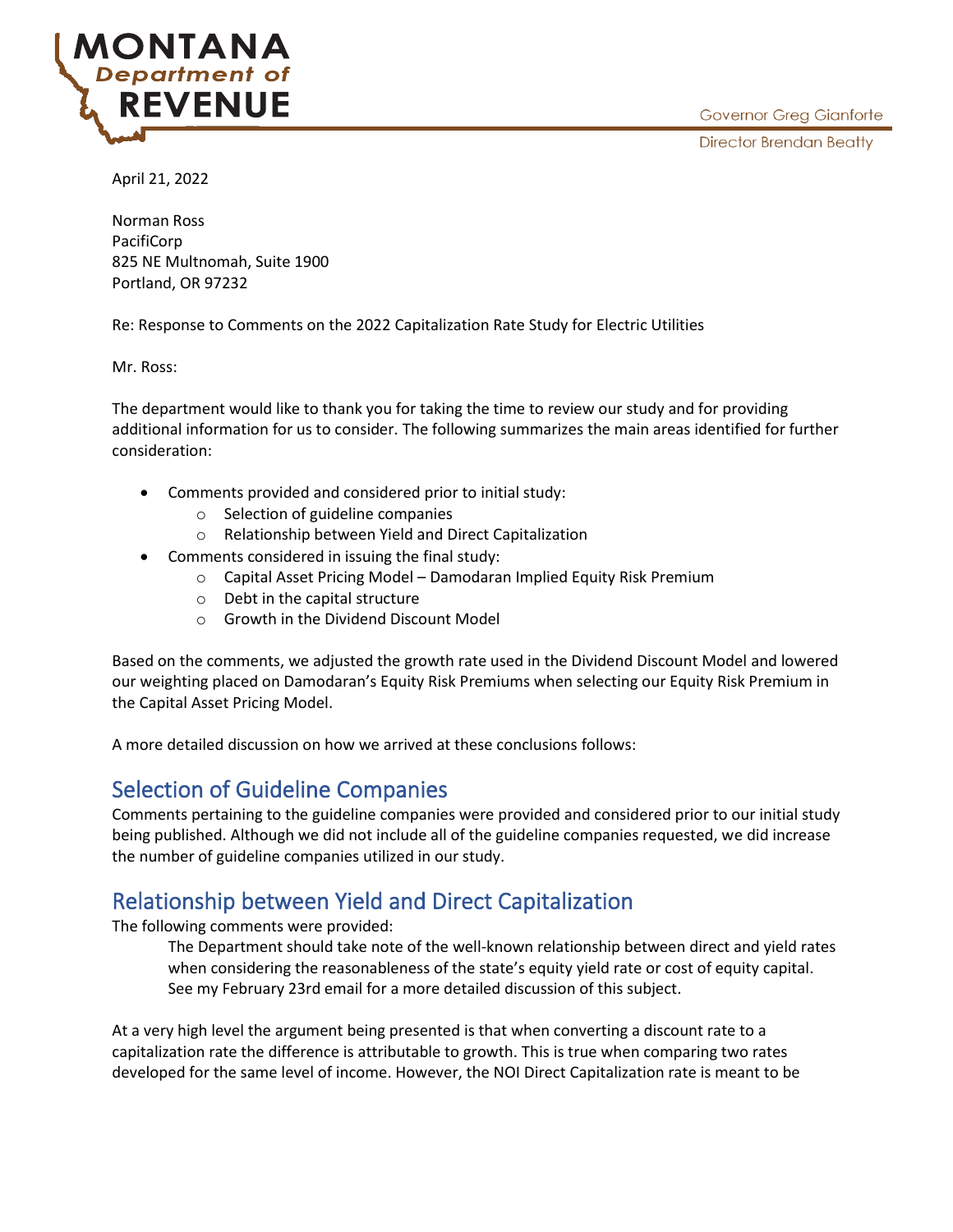Mr. Ross April 21, 2022 p. 2

applied to Net Operating Income After Tax and the Yield Capitalization Rate is meant to be applied to Net Cash Flow. These are developed from and meant to be applied to two different levels of income.

Shannon Pratt in his text *Valuing a Business* explains, that a discount rate applicable to net cash flow would have to be adjusted for the relationship of net income to net cash flow to make a rate developed for net cash flow comparable to net income and that this ratio would have to remain constant over time. He further goes on to caution that this assumption is rarely met in the real-world.<sup>1</sup>

This text also explains that, Net cash flow is generally lower than net income or any other economic income measures that the appraiser is likely to discount or capitalize. Therefore, the discount rate applicable to other measures is almost inevitably higher than the discount rate applicable to net cash flow. $2$ 

This is consistent with our experience and is supported by the fact that in most of our appraisals our free cash flow to the firm is less than the company's net operating profit after tax. This ratio or difference would have to be considered when comparing our Net Cash Flow discount rate to our Net Income Direct Capitalization Rate.

### Capital Asset Pricing Model – Damodaran Implied Equity Risk Premium

The following comments were provided:

The Department's use of Damodaran's implied equity risk premiums despite the fact that the returns on the market derived from his use of 10 year treasury yield rates as a proxy for longterm growth have substantially understated market returns since the early 1960s. See my February 16th email for a more detailed discussion of this subject.

We appreciate the additional analysis and do understand the methodology utilized by Damodaran. Damodaran provides ample supporting worksheets, documentation, and even videos detailing his approach. When selecting our cost of equity estimate we place weight on the various equity indicators based on their applicability to our valuation approaches.

Further, Damodaran provides the following analysis when considering which approaches are "best" at predicting the cost of equity. $3$ 

To answer this question, we looked at the implied equity risk premiums from 1960 to 2020 and considered four predictors of this premium – the historical risk premium through the end of the prior year, the implied equity risk premium at the end of the prior year, the average implied equity risk premium over the previous five years and the premium implied by the Baa default spread. Since the survey data does not go back very far, we could not test the efficacy of the survey premium. Our results are summarized in table 26:

<sup>&</sup>lt;sup>1</sup> Shannon Pratt, Valuing a Business, 5<sup>th</sup> ed., Pg. 225-227.

<sup>2</sup> Ibid, Pg. 226.

<sup>3</sup> Damodaran, *Equity Risk Premiums (ERP): Determinations, Estimation, and Implications – The 2021 Edition Updated: March 23, 2021*, Accessed at: [https://ssrn.com/abstract=3825823,](https://ssrn.com/abstract=3825823) Pg. 127-128.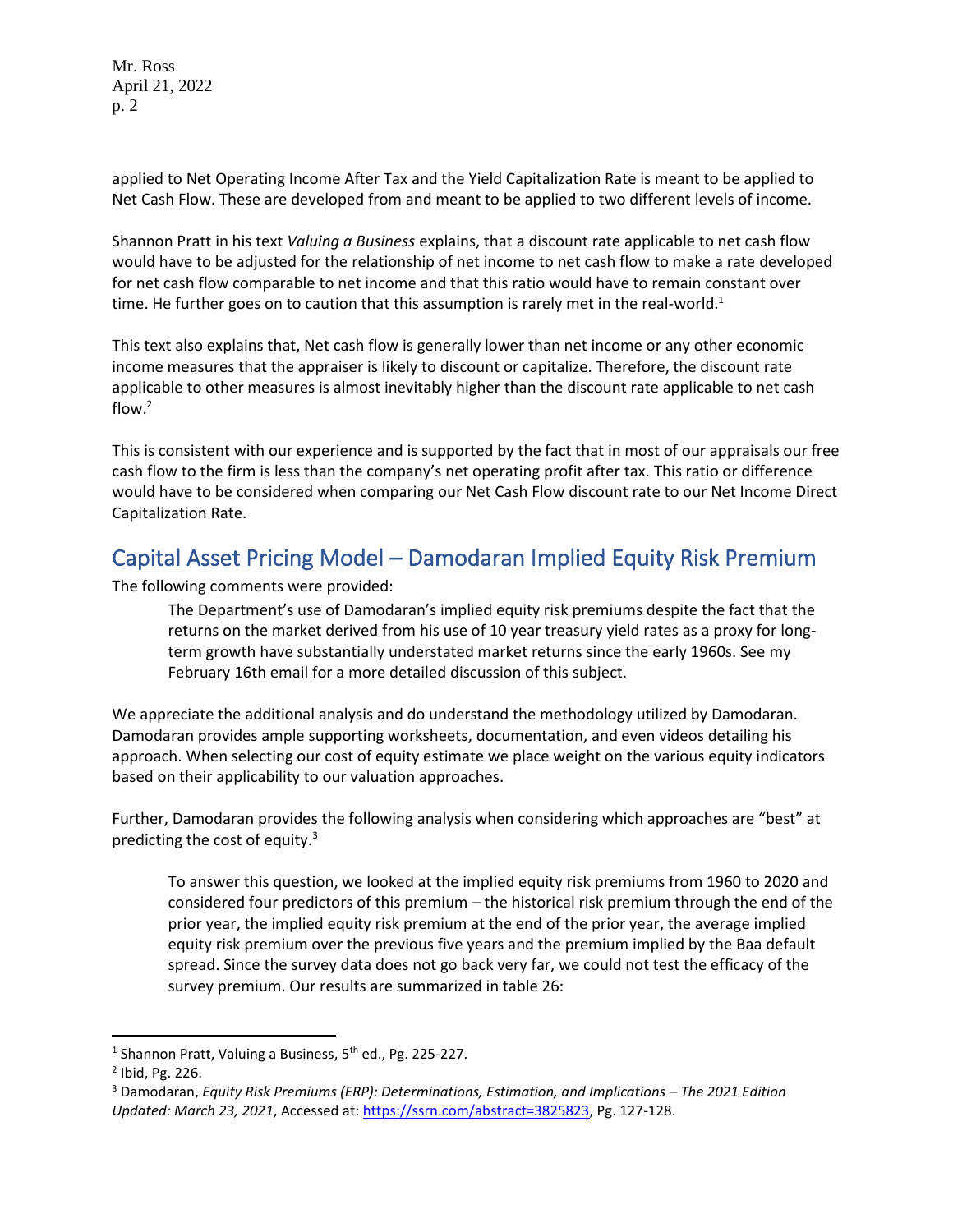| Predictor             | Correlation with | Correlation with      | Correlation with     |
|-----------------------|------------------|-----------------------|----------------------|
|                       | implied premium  | actual return- next 5 | actual return - next |
|                       | next year        | vears                 | 10 years             |
| <b>Earnings Yield</b> | $0.425**$        | 0.219                 | $0.429**$            |
| Dividend Yield        | 0.147            | 0.246                 | $0.432**$            |
| Current implied       | $0.768**$        | $0.450**$             | $0.568**$            |
| premium               |                  |                       |                      |
| Average implied       | $0.728**$        | $0.356**$             | $0.499**$            |
| premium: Last 5       |                  |                       |                      |
| vears                 |                  |                       |                      |
| Historical premium    | $-0.512**$       | $-0.455**$            | $-0.559**$           |
| Default spread        | 0.028            | 0.141                 | 0.233                |
| premium               |                  |                       |                      |

|  |  | Table 26: Predictive Power of different estimates-160 - 2020 |
|--|--|--------------------------------------------------------------|
|--|--|--------------------------------------------------------------|

\*\* Significant at 5% level

Over this period, the implied equity risk premium at the end of the prior period was the best predictor of the implied equity risk premium in the next period, whereas historical risk premiums did worst. If we extend our analysis to make forecasts of the actual return premium earned by stocks over bonds for the next five or ten years, the current implied premium remains the best predictor, though the earnings yield does well for ten-year returns. Historical risk premiums perform even worse as forecasts of actual risk premiums over the next 5 or 10 years; in fact, they operate as good contra indicators, with a high historical risk premium forecasting lowered actual returns in the future. If predictive power were the only test, historical premiums clearly fail the test.

When considering a higher number means better correlation between the model and its predictive power the implied premium is superior to the historical premium.

Although we continue to believe that Damodaran's risk premiums should remain in our study and be considered in our selection of our ex ante risk premium, we did decide to place less weight on Damodaran's risk premium when finalizing our study. In our final study we selected an Ex Ante Equity Risk Premium of 5.91% (vs the initial premium of 5.60%)

#### Debt in the capital structure

The following comments were provided:

The Department's practice of using fair value of debt amounts when calculating its capital structure should be discontinued. See my April 5th email for a more detailed discussion of this subject.

The request is to utilize the book value of debt instead of the fair value of debt. The justification being based on purchase price allocation information from past acquisitions by electric utilities.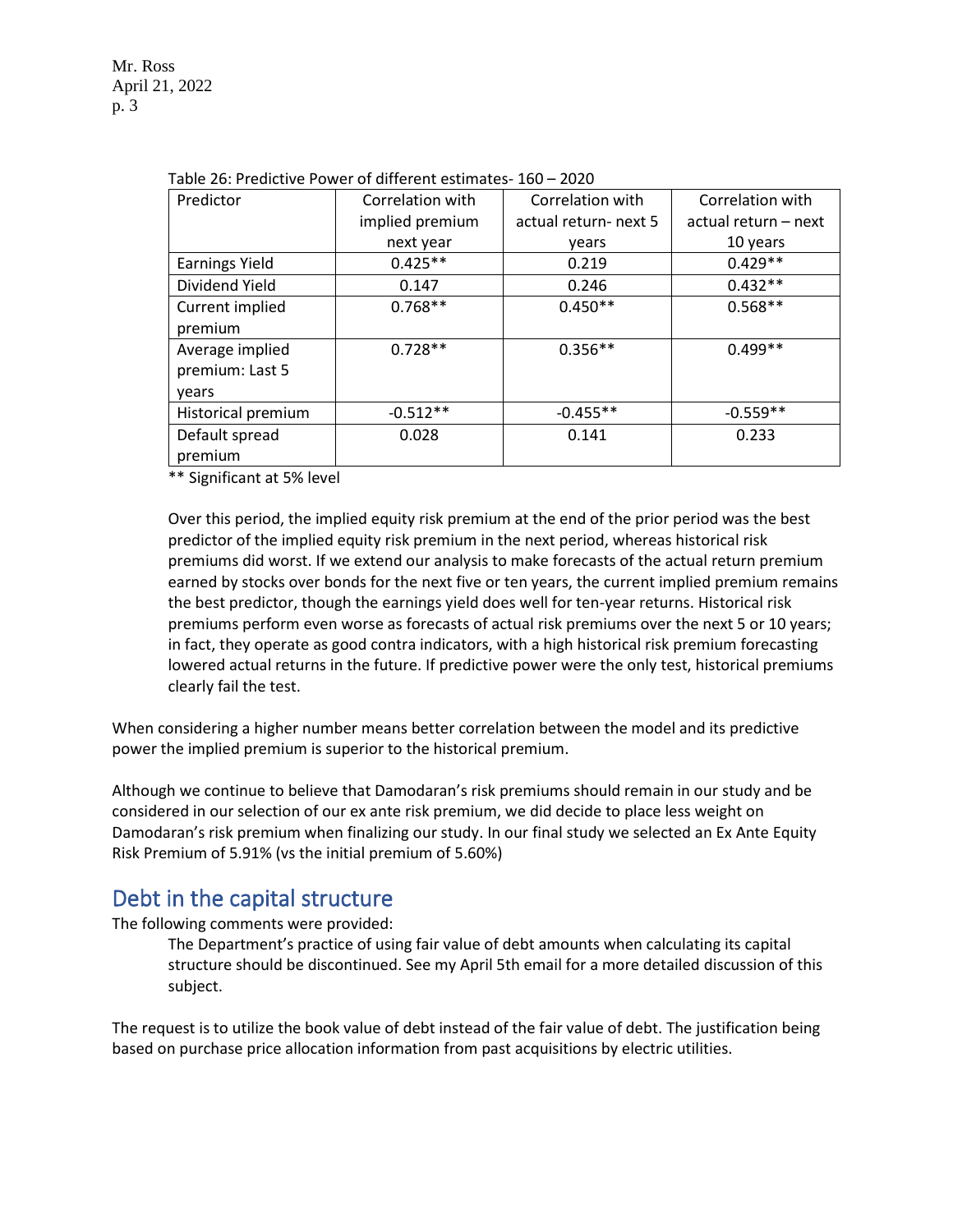Mr. Ross April 21, 2022 p. 4

We did not make this adjustment. As is described by Shannon Pratt and Roger Grabowski in their Cost of Capital text:

In the WACC, we are to use market value weights based on the relative percentage of debt capital and equity capital in a company's capital structure. . . For public companies, you can use the financial statement disclosures prepared under ASC 825, *Financial Instruments*, to determine the market value weight of debt. Under ASC 825, fair value is defined as market prices, if available; otherwise, a discounted cash flow (DCF) value based on future obligations discounted at either (1) the company's current incremental borrowing rate on similar liabilities or (2) the rate required to induce a third party to assume the debt ("settlement rate") can be used. $4$ 

When determining market value, a market value derived capital structure should be utilized. As such the department did not change its methodology for determining the capital structure.

# Growth in the Dividend Discount Model

The following comments were provided:

The Department's multistage dividend discount models are impacted by a mathematical error which understates the estimate of short-term growth and even more affected by the failure to fully account for earnings per share during the years when growth is assumed to decline. See my April 7th email for a more detailed discussion of these issues.

The department reviewed its formula utilized to estimate the short-term growth rate and did determine that the appropriate number of periods to use in our formula for tax year 2022 was 3 periods and not 4 periods. Making this change did increase the indicated equity rate for each Dividend Discount Model. The rate based on dividend growth was determined to be 8.30% and the rate based on earnings growth was determined to be 8.40% (vs the initial rates of 7.65% and 7.70%).

# Selected Cost of Equity

The initial and revised Selected Cost of Equity is demonstrated in the table below:

#### **Initial and Revised Selected Cost of Equity**

| <b>Equity Cost of Capital</b>               | <b>Initial</b> | <b>Revised</b> |
|---------------------------------------------|----------------|----------------|
| Capital Asset Pricing Model - Ex Post       | 8.65%          | 8.65%          |
| Capital Asset Pricing Model - Ex Ante       | 6.98%          | 7.26%          |
| 3 Stage Dividend Discount Model - Dividends | 7.65%          | 8.30%          |
| 3 Stage Dividend Discount Model - Earnings  | 7.70%          | 8.40%          |
| <b>Weighted Average</b>                     | 7.75%          | 8.15%          |
| <b>Selected Cost of Equity</b>              | 7.75%          | 8.15%          |

<sup>&</sup>lt;sup>4</sup> Shannon Pratt and Roger Grabowski, Cost of Capital Applications and Examples, 5<sup>th</sup> ed., Pg. 560.